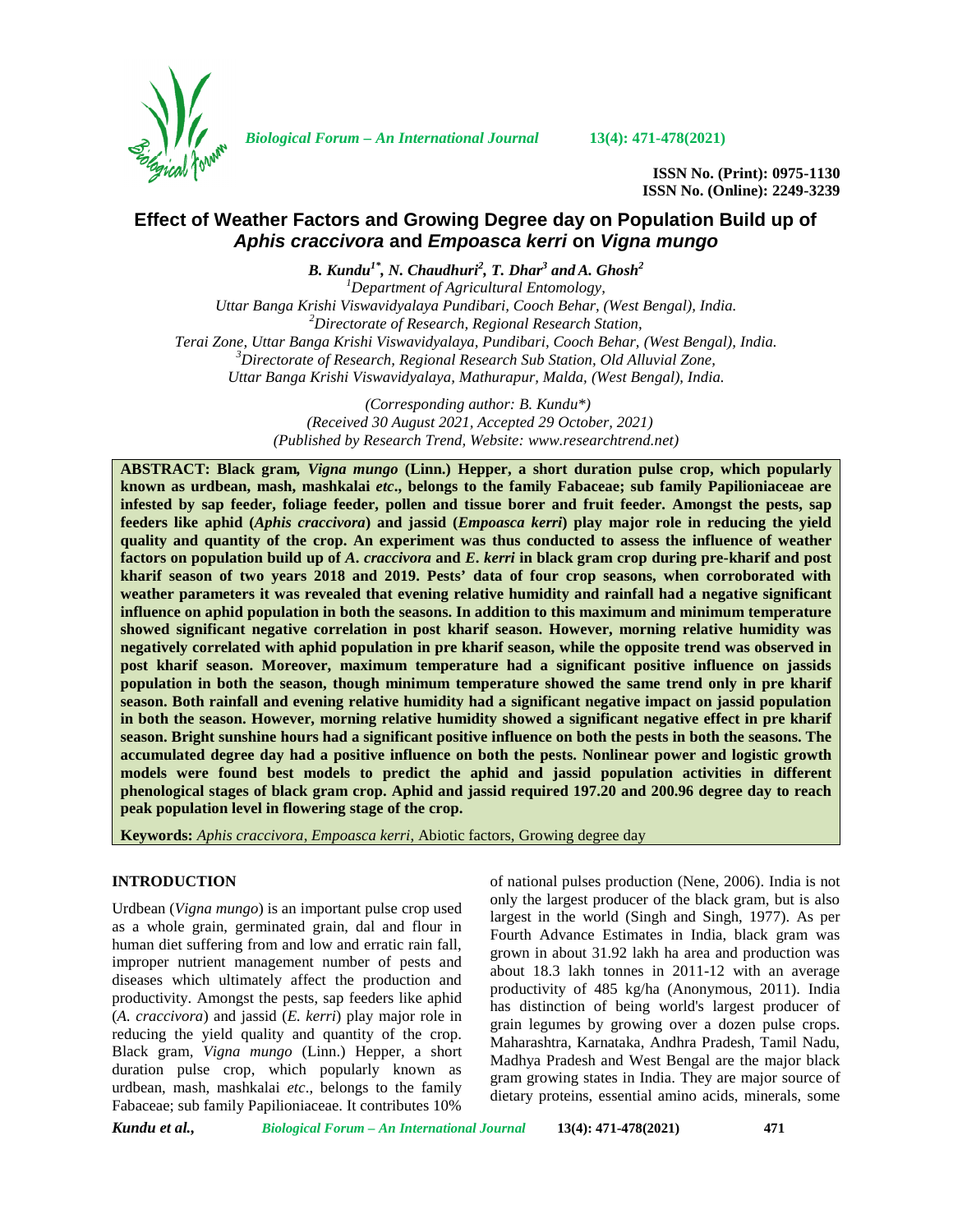vitamins as well as source of energy. The crop is damaged by an array of insect pests from sowing to harvest in the field as well as in the harvested produce in storage (Lal and Sachan, 1987). Nearly twelve species of insects causes considerable yield loss in black gram. Whitefly (*B. tabaci*), aphid (*A. craccivora*), Jassid (*E. kerri*.), flower thrips (*M. thripsdistalis*), gram pod borer (*H. armigera*), spotted pod borer (*M.testulalis*) and hairy caterpillar (*S. obliqua*) were recorded as major pests on black gram (Kumar and Chandra, 2007). *A. craccivora* is one of the major pest of *Vigna* spp. The nymphs and adults cause damage to the leaves by sucking sap from the under surface. It also infests the tender shoots. It marked its appearance at the vegetative stage of crop growth. The pest mostly appeared in last week of October on *V. mungo* and in the first week of October on *V. radiata*. The nymphs and adults of jassid (*E. kerri*) suck the sap from the leaves mostly from under surface which reduce the vigour of the plants. Its appearance was noticed from seedling to pod filling stage of crop growth. An average reduction of yield of black gram to the tune of 20.03%, which varies from 15.62-30.96% depending upon the varieties is caused by the pest complex (Duraimurugan and Tyagi, 2014). However, the annual yield loss due to the insect pests has been found at about 30 per cent in black gram (Gupta and Bhattacharya, 2008).

There present no information's on the occurrence of the sap feeders in black gram crop in terai region of West Bengal. Since both the pests played significant role in plant vigor and thus productivity of the crop, therefore, the present work has been undertaken to study the population dynamics of the pests and their relation to the prevailing climatic conditions in the region concerned to develop management programme based on the prediction of the pest activities expressed by different growth models.

## **MATERIALS AND METHOD**

Two crop seasons, both pre-kharif (February to May) and post-kharif (September to December) of consecutive two years 2018 and 2019 were considered for experiments. The experimental site was located in the Instructional Farm, Uttar Banga Krishi Viswavidyalaya, Pundibari, Cooch Behar, West Bengal, India. It is situated between  $26$ <sup> $19$ </sup> $86$  N latitude and  $89^{\circ}2353$  E longitude at an elevation of 43.0 m above mean sea level. The plot size for the experiment was 30mx 20m. The sowing of black gram variety Saroda was made with the help of 11 tynemulti crop planter on observed  $7<sup>th</sup>$  and 39<sup>th</sup> SMW (standard meteorological week) in N&A pre-kharif and post-kharif season respectively.

Seed biopriming was carried out with bioinoculant consortium of *Rhizobium* (URH),*Trichoderma viride* (UBT-18) and phosphate solubilising bacteria (UBPS- 9) @5g/kg of seed for 30 minutes under shade and sown immediately after drying. The bioinoculants were collected from the Department of Plant Pathology of Uttar Banga Krishi Viswavidyalaya, Pundibari, Cooch Behar. Standard agronomic packages were followed, while raising the crop.

Pest populations were recorded at seven days intervals during morning hours. Thirty crop plants were randomly selected and tagged for weekly observations. The observations on pest population were taken from 21 days of crop age in both the seasons and continued upto physiological maturity of the crop.

The incidence of aphids *A. craccivora* was recorded from 10 cm twig per plant. The populations of jassid *E. Kerri* were recorded from three fully formed leaves of upper, middle and lower canopy of each plant and presented as number per trifoliate per plant. The data on pest populations were transformed before analysis.

Daily weather parameters like temperature (maximum and minimum), relative humidity (morning and evening), rainfall and bright sunshine hour were collected from the Meteorological Observatory of Uttar Banga Krishi Viswavidyalaya, Pundibari, Cooch Behar. The growing degree day was computed by using the formula proposed by (Nuttonson, 1955) with base temperature as  $10^0C$  for black gram crop (Singh *et al,* 2013). Accumulated growing degree day (AGDD) was calculated by simple accumulation of GDD upto different crop phenological stages from the sowing date as base fix.

Statistical significance of Pearson's correlation coefficients and stepwise regression analysis were made between pest population and weather parameters of 1 lag week (preceding week). The population dynamics of *A. craccivora* and *E. kerri* were subjected to analysis for evaluating different models to predict activities of the pests in relation to accumulated degree day at different stages of crop phenology. All the statistical analysis were done by using statistical software SAS ver. 9.2

## **RESULTS AND DISCUSSION**

The population build-up of important sucking pest aphid and jassid were recorded on black gram variety Saroda in both crop seasons. The pooled mean data of two years study are represented in Table 1.

In post kharif season the aphid and jassid population started infesting the crop at 4 weeks after sowing in last week of October  $(43<sup>rd</sup> SMW)$  at branch initiation stage. The initial mean aphid and jassid populations were  $0.73/10$  cm twig/plant and  $1.72$ N&A/trifoliate/plant. The peak population of aphid of 15.32 N&A/plant was observed at peak flowering stage on 49 days old crop on 46<sup>th</sup> SMW in2nd week of November. The peak jassid population was noticed in  $45<sup>th</sup>$  SMW (6.70 N&A/trifoliate/plant) at 7 weeks after sowing during  $1<sup>st</sup>$  week of November.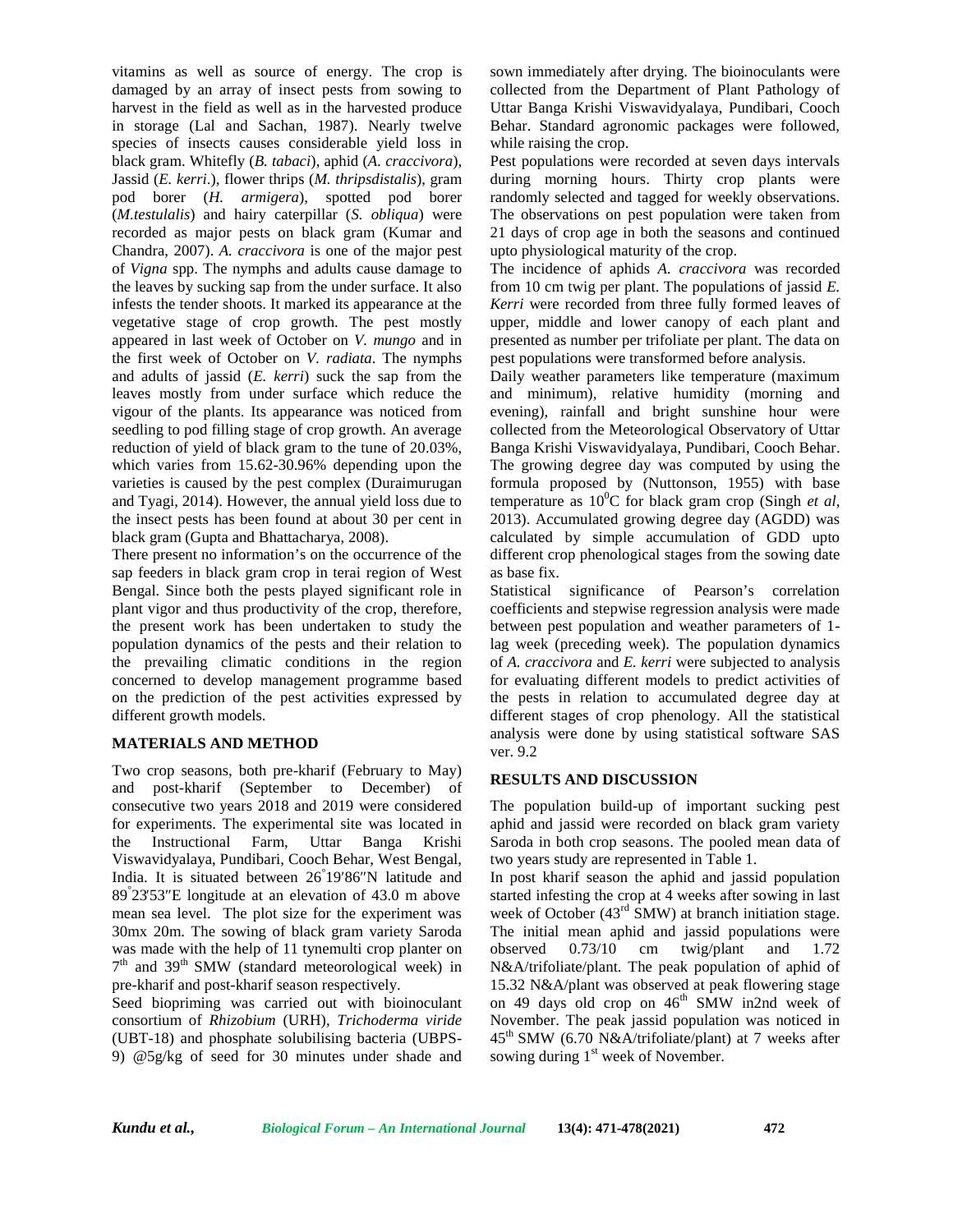| Table 1: Infestation level of major insect-pests of black gram in pre-kharif and post -kharif crop seasons (Pooled mean of |
|----------------------------------------------------------------------------------------------------------------------------|
| 2018-2019).                                                                                                                |

| <b>Pre-kharif season</b> |                          |                             | Post-kharif season |                          |                             |  |  |
|--------------------------|--------------------------|-----------------------------|--------------------|--------------------------|-----------------------------|--|--|
| <b>SMW</b>               | Aphid/10cm<br>twig/plant | Jassid/trifoliate/<br>plant | <b>SMW</b>         | Aphid/10cm<br>twig/plant | Jassid/trifoliate/<br>plant |  |  |
| 10                       | 0.00(0.71)               | 0.20(0.84)                  | 42                 | 0.00(0.71)               | 0.00(0.71)                  |  |  |
| 11                       | 0.00(0.71)               | 1.10(1.26)                  | 43                 | 0.73(1.11)               | 1.72(1.49)                  |  |  |
| 12                       | 1.57(1.44)               | 2.60(1.76)                  | 44                 | 2.17(1.63)               | 3.35(1.96)                  |  |  |
| 13                       | 10.25(3.28)              | 4.33(2.20)                  | 45                 | 4.32(2.19)               | 6.70(2.68)                  |  |  |
| 14                       | 49.42(7.07)              | 2.03(1.59)                  | 46                 | 15.32(3.98)              | 5.37(2.42)                  |  |  |
| 15                       | 7.03(2.74)               | 2.67(1.78)                  | 47                 | 14.97(3.93)              | 4.38(2.21)                  |  |  |
| 16                       | 3.47(1.99)               | 1.52(1.42)                  | 48                 | 12.73(3.64)              | 1.65(1.47)                  |  |  |
| 17                       | 0.52(1.01)               | 0.27(0.88)                  | 49                 | 5.60(2.47)               | 0.38(0.94)                  |  |  |
| 18                       | 0.00(0.71)               | 0.00(0.71)                  | 50                 | 0.90(1.18)               | 0.00(0.71)                  |  |  |

\*Figure in parenthesis indicates square root transformed value

The aphid population became maximum when maximum weekly temperature, minimum weekly temperature, weekly morning relative humidity, weekly evening relative humidity and weekly bright sunshine hours of 1 lag week were recorded  $30.04^{\circ}$ C,  $17.68^{\circ}$ C, 78.14%, 60.71% and 5.71 hours respectively; where the parameters were 31.36°C, 18.51°C, 70.21%, 53.36% and 8.00 hours respectively at peak jassid population level in field. A steady population of both the pests was observed up to  $48<sup>th</sup>$  SMW, when the crop was at full pod formation stage.

In pre-kharif season, the aphid population started to infest the black gram crop at 5 weeks after sowing in  $3<sup>rd</sup>$ week of March with a population of 1.57 N&A/plant, while the jassid population (0.20 N&A/trifoliate/plant) was first noticed at 3 weeks after sowing on  $1<sup>st</sup>$  week of March  $(10^{th}$  SMW). The peak population of jassid of 4.33 N&A/trifoliate/plant was observed on  $13<sup>th</sup>$  SMW at 6 weeks after sowing during  $4<sup>th</sup>$  week of March. The peak aphid population (49.42 N&A/plant) was observed at 7 weeks after sowing in  $1<sup>st</sup>$  week of April  $(14<sup>th</sup>$ SMW), when the crop was at flowering stage. The maximum weekly temperature and minimum weekly temperature, weekly morning relative humidity, weekly evening relative humidity and weekly bright sunshine hours of 1 lag week of peak aphid population were recorded 29.23°C, 17.08°C, 71.21%, 54.14% and 5.95 hours respectively. It was  $31.41^{\circ}$ C,  $17.39^{\circ}$ C,  $67.21\%$ , 46.29% and 6.45 hours respectively when the jassid populations were highest.

Therefore, the populations of both the pests were found to infest the crop from early vegetative stage of the crop to its pod formation stage with peak in flowering stage of the crop in both the seasons. Low population of pest was found in pod formation of stage in pre-kharif season as compared to post kharif season. This was might be due to light to heavy rainfall received during pod formation stage in pre-kharif seasons in both the years, but the same stage of the crop was free from rainfall in post-kharif seasons. The overall infestation of aphid was higher in pre-kharif crop as compared to post-kharif crop but the reverse trend was observed in jassid infestation.

<sup>rd</sup> population was noticed in flowering to pod formation The outcome of present investigation is in conformity of earlier works. In lower Gangetic plains of West Bengal, aphid population were recorded on kharif black gram crop from 5 weeks after sowing and continued up to 10 weeks after sowing with a peak on 7 weeks after sowing, while in summer crop it was observed from 5 weeks after sowing with maximum infestation level at 6 weeks after sowing in other varieties. The dominance of aphid infestation in pre-kharif season also corroborates with the finding of the present investigation (Biswas and Banerjee 2019). In cowpea crop, high black aphid stage during 1<sup>st</sup> week of December in Pantnagar (Yadav *et al*, 2015). The jassid population was found from 2to 3weeks after sowing and peak population was reached between 7to 13weeks after sowing depending upon the sowing period of crop. At peak period the population level varied from 4.36 to 16.50/plant (Radhika *et al.*, 2018; Sharma and Singh, 2015; Yadav *et al.*, 2015; Justin *et al.*, 2015; Vikrant *et al.*, 2013; Kore, 2011) supports the present result. However, the pest was noticed in cowpea crop from  $1<sup>st</sup>$  week after sowing, while the peak population was observed  $8<sup>th</sup>$  to  $9<sup>th</sup>$  week after sowing (Yadav *et al.*, 2015b; Anandamurthy *et al.*, 2018).

This variation of temperature regime along with relative humidity and rainfall during the period of study might be the reason of comparatively higher aphid population on flowering stages of the crop in pre-kharif season, but moderate to high level of population was not sustained for longer period of time in the later stages of the crop like post kharif season.

In earlier research findings, it was found that temperature range of  $22.0^{\circ}$ C to  $28.0^{\circ}$ C is most favourable for growth and development of black aphid *A. craccivora*. The intrinsic rate of increase of black aphid gradually declines above 30.0°C and became almost zero at 35.0°C (Filho *et al.*, 2019; Cho *et al.*, 2018; Singh *et al.*, 2017; Berberet *et al.*, 2009; Berg, 1984 and Campbell *et al.*, 1974). Moreover, higher night temperature during hot days is also unfavourable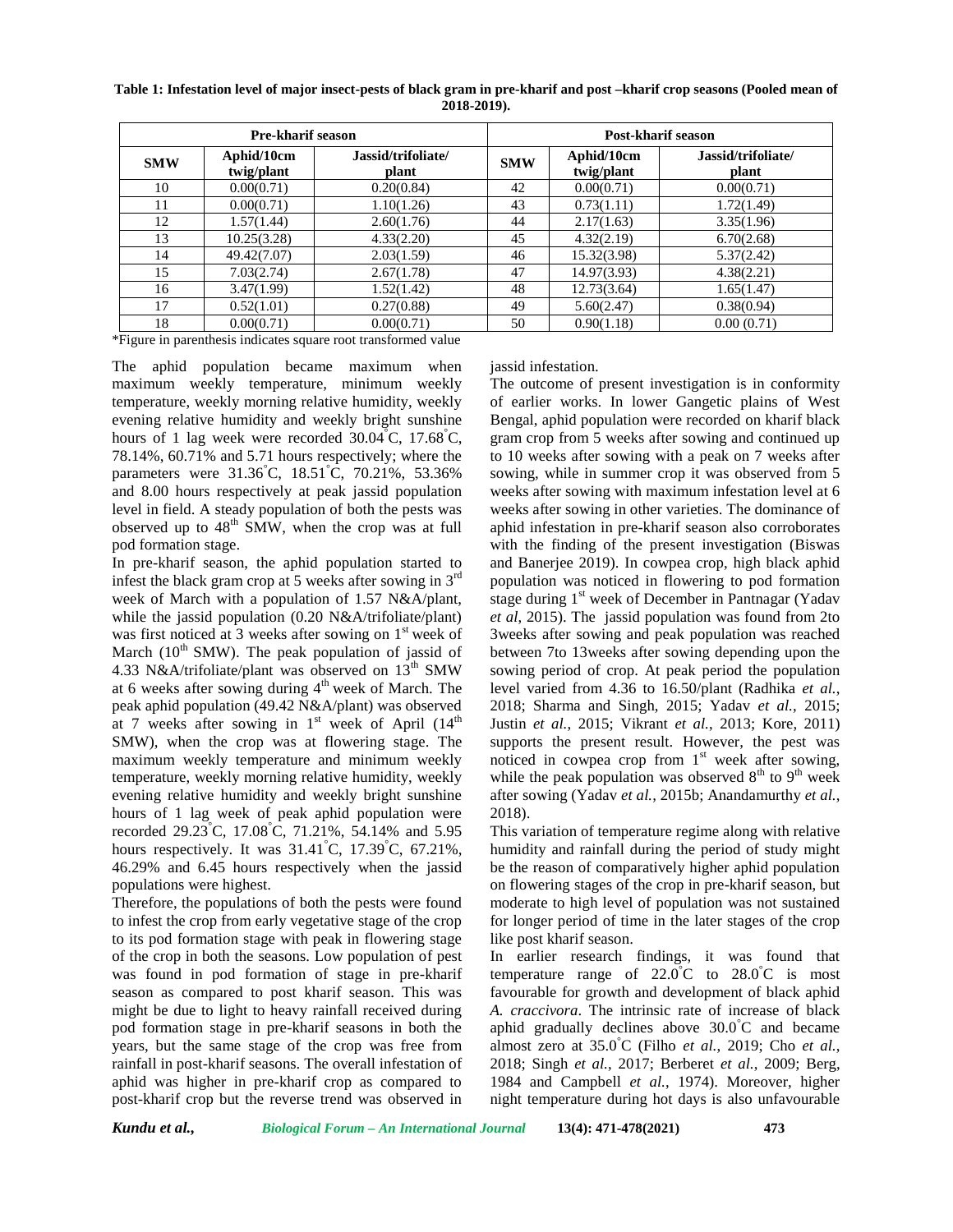for aphid survival (Zhao *et al.*, 2014).

In pre-kharif season correlation and regression studies between aphid and jassid populations and weather parameters of 1-lag week presented in Table 2 revealed significant negative association of morning relative humidity (r= 0.332, 0.487), evening relative humidity  $(r= 0.135, 0.440)$  and weekly rainfall  $(r=0.254, 0.218)$ , while bright sunshine hour showed significant positive effect (r=0.157, 0.222) on pest population. The maximum temperature (r=0.253) showed positive influence on jassid population. The stepwise multiple

regression (Table 3) analysis revealed that all the weather parameters posed significant influence on aphid population fluctuation and the multiple correlation co-efficient  $(R^2)$  was found 0.4905, explaining 49.05% variation of aphid population by the weather factors. The multiple correlation coefficient  $(R<sup>2</sup>)$  was found 0.2946 for jassid population, which depicts 29.46% contribution on variation of jassid population by morning relative humidity, rainfall and bright sunshine hour.

**Table 2: Correlation studies between important sucking pests of black gram and weather parameters in pre kharif during 2018-2019 (pooled) (n=270).**

| Sr. No.                 | Pest   | Max. Temp.           | Min. Temp.           | <b>Mor RH</b>           | <b>Eve RH</b>           | <b>Rainfall</b>         | BSH               |
|-------------------------|--------|----------------------|----------------------|-------------------------|-------------------------|-------------------------|-------------------|
|                         | Aphid  | 0.036<br>(0.5544)    | $-0.042$<br>(0.4895) | $-0.332$<br>$\leq 0001$ | $-0.135$<br>(0.0268)    | $-0.254$<br>$\leq 0001$ | 0.157<br>(0.0099) |
| $\bigcap$<br><u>، ،</u> | Jassid | 0.253<br>$\leq 0001$ | $-0.117$<br>(0.0540) | $-0.487$<br>$\leq 0001$ | $-0.440$<br>$\leq 0001$ | $-0.218$<br>(0.0003)    | 0.222<br>(0.0002) |

\*Value inside the parenthesis indicates the exact significance level,

n= Number of Observations, Max Temp= Maximum Temperature, Min Temp= Minimum Temperature, Mor RH= Morning Relative Humidity, Eve RH= Evening Relative Humidity, BSH= Bright Sunshine Hours

| Table 3: Stepwise multiple regression between pest population and weather parameters of pre-kharif season |  |
|-----------------------------------------------------------------------------------------------------------|--|
| during 2018-2019(Pooled).                                                                                 |  |

| <b>Variable</b>              | <b>Regression</b>   | <b>Standard</b> | t-value  | p- value |                             |
|------------------------------|---------------------|-----------------|----------|----------|-----------------------------|
|                              | <b>Coefficients</b> | error           |          |          |                             |
| Aphid<br><b>A.</b>           |                     |                 |          |          |                             |
| Intercept                    | 174.732             | 13.090          | 13.35    | < .0001  | $R^2$ value = 0.4905,       |
| Maximum Temperature          | $-4.417$            | 0.405           | $-10.90$ | < .0001  | Adjusted $R^2 = 0.4789$ ,   |
| Minimum Temperature          | 3.030               | 0.341           | 8.88     | < .0001  | F value = $42.19$ ,         |
|                              |                     |                 |          |          | $p = <.0001$ , $DF = 269$ , |
|                              |                     |                 |          |          | Mean Square Error $= 2.230$ |
| <b>Jassid</b><br>В.          |                     |                 |          |          |                             |
| Intercept                    | 10.985              | 1.211           | 9.07     | < .0001  | $R^2$ value = 0.2946,       |
| Morning Relative             | $-0.107$            | 0.012           | $-9.20$  | < 0.001  | Adjusted $R^2 = 0.2866$ ,   |
| Humidity                     |                     |                 |          |          | F value = $37.03$ ,         |
| Rainfall                     | 0.032               | 0.011           | 2.92     | 0.0038   | $p = <.0001$ , $DF = 269$ , |
| <b>Bright Sunshine Hours</b> | $-0.334$            | 0.083           | $-4.03$  | < .0001  | Mean Square Error = $0.337$ |
|                              |                     |                 |          |          |                             |

In post-kharif crop season, maximum temperature  $(r=0.142)$ , minimum temperature  $(r=0.212)$ , evening relative humidity (r=0.266) and weekly rainfall (r=0.358) had a significant negative association with aphid population, while strong positive relation with morning relative humidity (r=0.178) and bright sunshine hour  $(r=0.200)$  was observed. The maximum

and minimum temperature as well as bright sunshine hours showed strong positive influence on jassid population build up having correlation coefficient (r) 0.412, 0.241 and 0.422 respectively. In-contrary, morning relative humidity (r=0.123) and rainfall (r=0.322) had a negative impact of the jassid population (Table 4).

**Table 4: Correlation studies between important sucking pests of black gram and weather parameters in post-kharif during 2018-2019 (pooled) (n=270).**

| Sr. No.   | Pest     | <b>Max Temp</b> | <b>Min Temp</b> | <b>Mor RH</b> | <b>Eve RH</b> | Rainfall | <b>BSH</b> |
|-----------|----------|-----------------|-----------------|---------------|---------------|----------|------------|
|           | Aphid    | $-0.142$        | $-0.212$        | 0.178         | $-0.266$      | $-0.358$ | 0.200      |
|           | (0.0197) | (0.0005)        | (0.0033)        | $\leq 0001$   | < 0.0001      | (0.0010) |            |
|           | Jassid   | 0.412           | 0.241           | $-0.123$      | $-0.019$      | $-0.322$ | 0.422      |
| <b>L.</b> |          | $\leq 0001$ )   | < .0001         | (0.0434)      | (0.7527)      | < .0001  | < 0.0001   |

\*Value inside the parenthesis indicates the exact significance level, n= Number of Observations, Max Temp= Maximum Temperature, Min Temp= Minimum Temperature, Mor RH= Morning Relative Humidity, Eve RH= Evening Relative Humidity, BSH= Bright Sunshine Hours.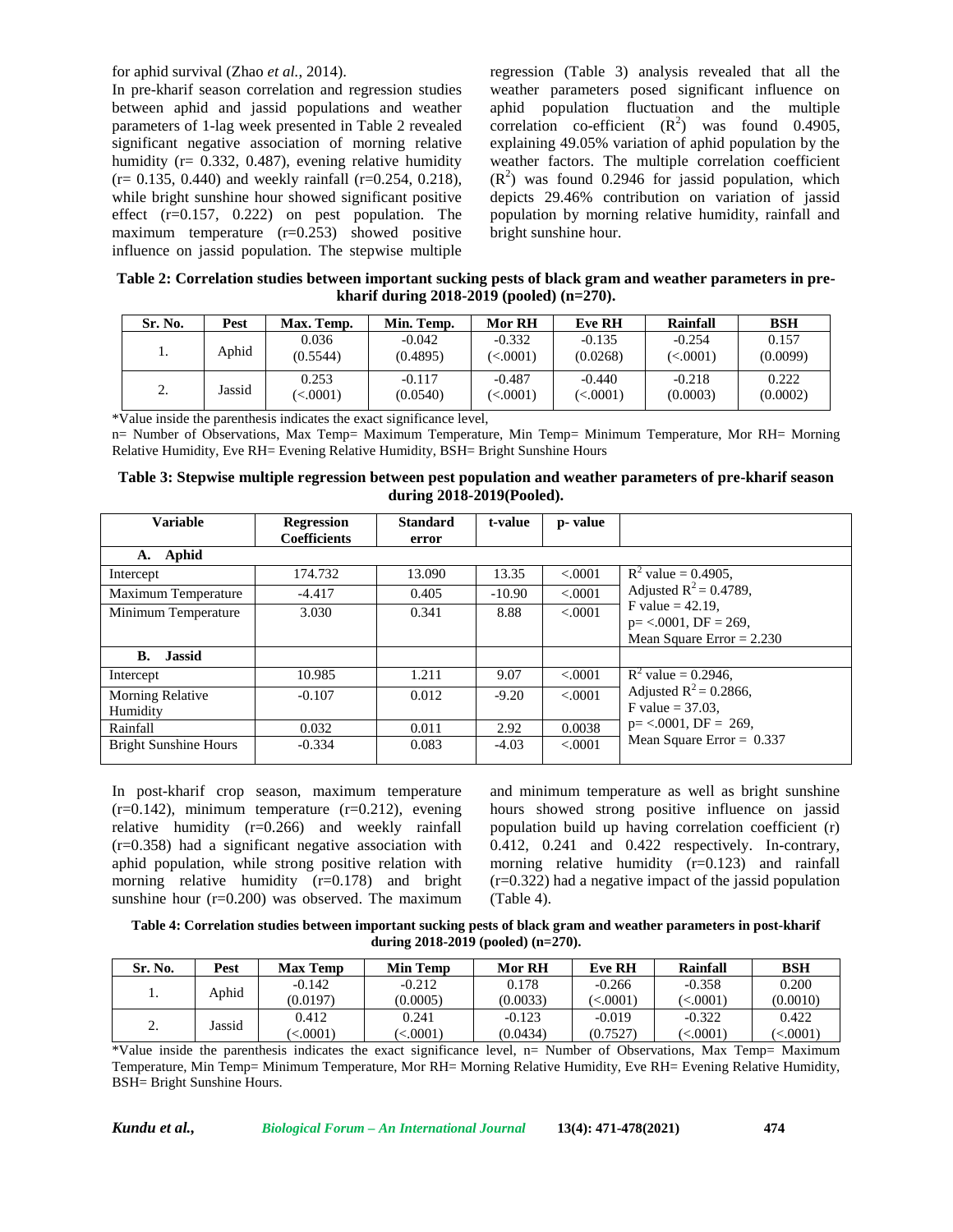The multiple correlation coefficient( $R^2$ ) obtained from stepwise multiple regression analysis was 0.5225, explaining 52.25% variation of aphid population by maximum temperature, minimum temperature, morning relative humidity and rainfall. Whereas, in jassid population fluctuation maximum temperature, evening relative humidity and rainfall played significant role with corresponding multiple correlation coefficient  $(R^2)$ 0.3850, contributing 37.81% variations in jassid populations (Table 5).

Similar trends were observed in the earlier works of many researchers, where maximum temperature, minimum temperature, relative humidity and rainfall had a significant negative influence on black aphid population build-up in different host crops (Chakraborty and Das 2021; Manjunatha *et al.*, 2019; Kishor *et al.*, 2019; Gocher and Ahmad, 2019; Rakshan *et al.*, 2018; Jat *et al.* 2017; Kumar and Singh, 2016 and Yadav *et al*. 2015), while positive correlation was found with bright sunshine hours (Biswas and Bannerjee, 2019; Kumar *et al.*, 2019). In contrast to present findings, many workers observed positive correlation of temperature and humidity with aphid population infesting different hosts crop grown in different crop seasons under different climatic conditions (Kataria and Kumar, 2017; Pathan and Rahaman, 2019; Kumar *et al.*, 2019; Ramesh *et al.*, 2019). However, the long-term research experiments of continuous seven years revealed that maximum temperature, minimum temperature, morning relative humidity and evening relative humidity showed negative correlation with the black legume aphid *A. craccivora* population (Prasad *et al.*, 2008). The findings of earlier works on impact of weather parameters for population dynamics of jassids in different host crops including black gram (Kumar *et al.*, 2019; Rechappa *et al.*, 2016; Anandamurthy *et al.*, 2018; Sahoo, 2016; Khanpara and Acharya, 2012; Yadav and Singh, 2006) are in line with the present result.

As temperature was found to have profound effect on population dynamics of both the sucking pest aphid and jassid, the emphasis was given to corroborate its infestation with crop phenology based on growing degree day. The accumulated degree-day in each day of observations when correlated with pest data, it was revealed that the pests showed a positive correlation with accumulated degree-day. The correlation coefficient (r) was found as 0.366 and 0.227 for aphid and jassids respectively (Table 6).

**Table 5: Stepwise multiple regression between pest population and weather parameters in post-kharif season during 2018-2019 (Pooled).**

| <b>Variable</b>                          | <b>Regression</b>   | <b>Standard</b> | t-value | p-value |                             |
|------------------------------------------|---------------------|-----------------|---------|---------|-----------------------------|
|                                          | <b>Coefficients</b> | error           |         |         |                             |
| Aphid<br>А.                              |                     |                 |         |         |                             |
| Intercept                                | $-35.640$           | 3.737           | $-9.54$ | < .0001 | $R^2$ value= 0.5225,        |
| Maximum Temperature                      | 0.852               | 0.124           | 6.84    | < .0001 | Adjusted $R^2 = 0.5153$ ,   |
| Minimum Temperature                      | $-0.467$            | 0.057           | $-8.19$ | < .0001 | $F$ value= 72.49.           |
| <b>Morning Relative</b>                  | 0.273               | 0.019           | 14.71   | < 0001  | $p = <.0001$ , $DF = 269$ , |
| Humidity                                 |                     |                 |         |         | Mean Square Error $= 0.948$ |
| <b>Post-Kharif Season (Pooled)</b><br>А. |                     |                 |         |         |                             |
| Intercept                                | 1.444               | 0.456           | 3.17    | 0.0017  | $R^2$ value=0.3850,         |
| Minimum Temperature                      | 0.284               | 0.030           | 9.44    | < 0001  | Adjusted $R^2=0.3781$ ,     |
| <b>Evening Relative</b>                  | $-0.081$            | 0.015           | $-5.48$ | < 0001  | F value=55.52,              |
| Humidity                                 |                     |                 |         |         | $p = <.0001$ , DF=269,      |
| Rainfall                                 | $-0.259$            | 0.052           | $-4.97$ | < 0001  | Mean Square Error = $0.442$ |

**Table 6: Correlation studies between important pests and accumulated degree days of black gram crop growth period during 2018-2019 (Pooled).**

|           |    | $\cdots$<br>\phid<br>. .  | <b>Jassids</b>             |
|-----------|----|---------------------------|----------------------------|
| ЛĽ<br>--- | 44 | $\bigcap_{i=1}^n$<br>3660 | 20<br>. U. I JO<br><i></i> |

Five non-linear growth models viz. logarithmic, power, exponential, logistic and gompartz along with linear growth model were tested for predicting pest population against the accumulated growing degree-days of crop phenological stages of black gram crop. It was noticed that power model explained best prediction of aphid activity and Jassid population was well fitted with logistic model having highest  $R^2$  (coefficient of determination) value of 0.318and 0.256 respectively

(Table 7). Therefore, power model explained 31.8% population variation of aphid, while logistic model expressed 25.6% variation of jassid population. The test of significance of coefficient of determination was revealed that it was significant at 5% level in all models when aphid pest was considered. However, in case of jassids,  $R^2$  was found significant at 5% level in logarithmic, power, logistic and gompartz models.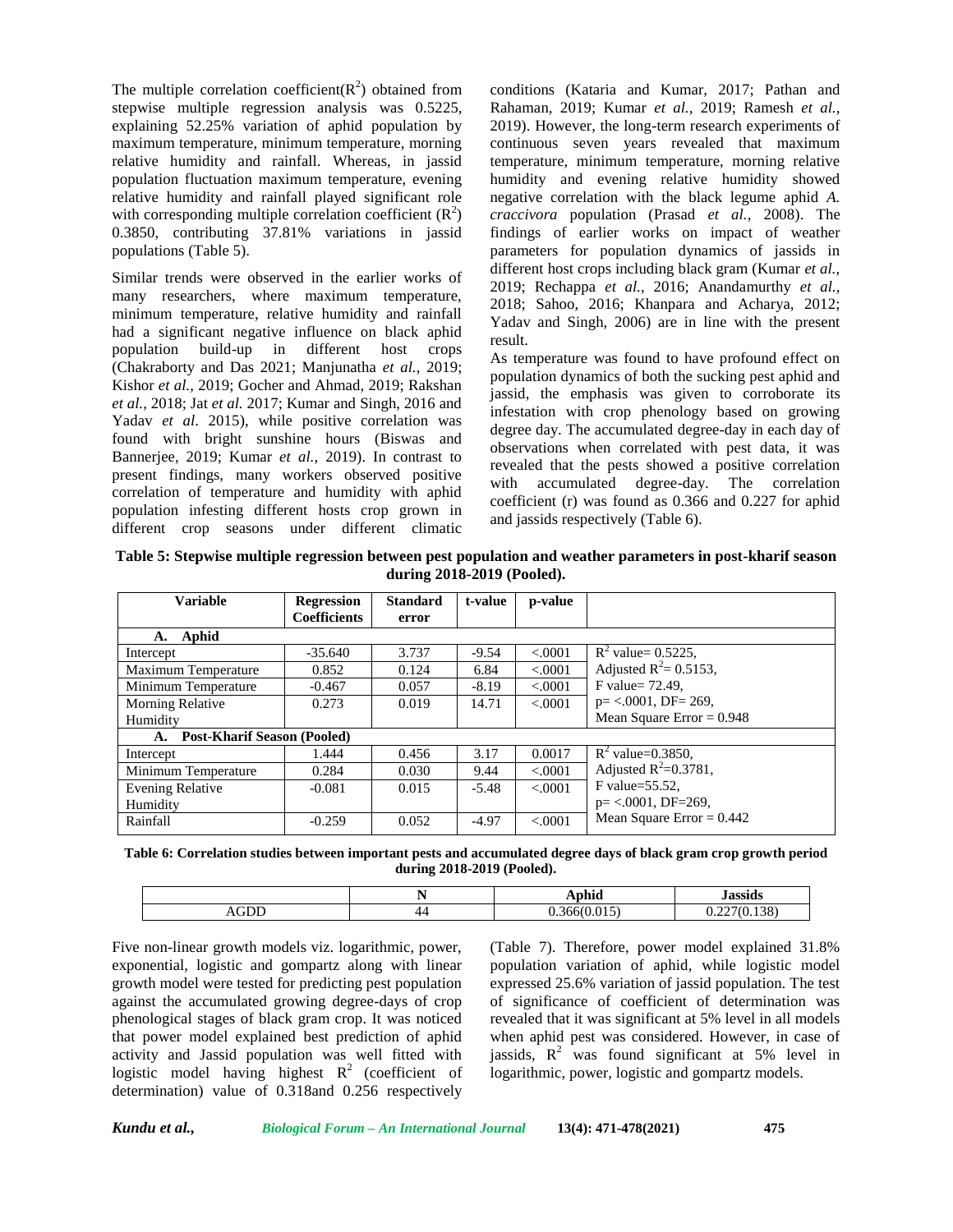| Sr. No. | Name of the<br>Model | <b>Estimated Model Equation</b>   |                | <b>Goodness of Fit</b><br>$(n=44)$ | <b>Test of Significance</b><br>(R" |
|---------|----------------------|-----------------------------------|----------------|------------------------------------|------------------------------------|
|         |                      |                                   | $\mathbf{R}^2$ | <b>MSE</b>                         | <b>F</b> value                     |
|         | Linear               | $Y=0.893+0.002x$                  | 0.134          | 2.300                              | $6.50*$                            |
|         | Logarithmic          | $Y = -3.431 + 0.880 \ln(x)$       | 0.185          | 2.165                              | $9.53*$                            |
|         | Power                | $ln(y)=ln(0.057)+0.531 ln(x)$     | 0.318          | 0.381                              | 19.58*                             |
| 4       | Exponential          | $ln(y)=ln(0.757)+0.001 x$         | 0.251          | 0.419                              | $14.07*$                           |
|         | Logistic             | $Y=2.669/(1+168.3 \exp(-0.014x))$ | 0.274          | 1.975                              | $15.85*$                           |
| -6      | Gompertz             | Y=2.667 exp(-595.8 exp(-0.018 x)) | 0.259          | 2.016                              | 14.68*                             |

**Table 7: Model Expression of aphid population based on growing degree day. population based** 

\*Significant at 5% level

| Table 8: Model Expression of jassid population based on growing degree day. |  |
|-----------------------------------------------------------------------------|--|
|                                                                             |  |

| Sr. No. | Name of the<br>Model | <b>Estimated Model Equation</b>   |                | Goodness of Fit (n=44) | <b>Test of Significance</b><br>$(\mathbf{R}^2)$ |
|---------|----------------------|-----------------------------------|----------------|------------------------|-------------------------------------------------|
|         |                      |                                   | $\mathbb{R}^2$ | <b>MSE</b>             | <b>F</b> value                                  |
|         | Linear               | $Y=1.082+0.000x$                  | 0.052          | 0.416                  | $2.30$ (NS)                                     |
|         | Logarithmic          | $Y = -0.614 + 0.321 \ln(x)$       | 0.148          | 0.373                  | $7.30*$                                         |
|         | Power                | $ln(y)=ln(0.256)+0.252ln(x)$      | 0.164          | 0.206                  | $8.24*$                                         |
|         | <b>Exponential</b>   | $ln(y)=ln(0.977)+0.000 \text{ x}$ | 0.055          | 0.233                  | $2.44$ (NS)                                     |
|         | Logistic             | Y=1.581/(1+4.565 exp(-0.009x))    | 0.256          | 0.334                  | $14.45*$                                        |
|         | Gompertz             | Y=1.575 exp(-2.053 exp(-0.007 x)) | 0.243          | 0.340                  | 13.48*                                          |

\*Significant at 5% level

Aphid population started infesting the crop at flower bud stage (475.78 AGDD) and continued up to pod formation stage (Fig. 1). It required 197.20 accumulated degree days from its appearance in the field to reach its peak population at flowering stage (672.98 AGDD).

Jassid population found infesting crop throughout the crop growth period from vegetative (377.48 AGDD) to pod formation stage. However, moderate level of infestation was noticed in flower bud initiation stage (475.78 AGDD), peak flowering (672.98 AGDD) and early pod formation stage (770.56 AGDD). Highest population was observed at early flowering stage at 578.44 AGDD (Fig. 2). It required 200.96 accumulated degree days from its appearance to reach at highest infestation level. Many workers attributed on the studies of the thermal requirement (degree-days) of

different pests based on laboratory as well as field population data. The thermal units (degree days) required for total development of insect species, varies from crop to crop and the conditions under which the crop is being grown. Black legume aphid, *A. craccivora* required 72±4 mean degree days for its appearance in lucerne and the peak population was attained when the accumulated degree day was found as 199 (Singh *et al.*, 2017). Rao *et al*. (2018) observed that mean degree days 247.07±64.77 required for total development of *A. craccivora* on cow pea crop at *a*CO<sub>2</sub> level. It was also noticed that the number of generations in a year was increased due to increase in accumulated degree days (Hassan *et al*., 2015). The findings of the present noticed that the number of generations in a year was<br>increased due to increase in accumulated degree days<br>(Hassan *et al.*, 2015). The findings of the present<br>investigation are almost in conformity of the earlier works. Aphid population started infesting the crop at flower<br>
bud stage. (475.78 AGDD) and continued up to pod required for total development of insect species, varies<br>
degree days from its appearance in the field to reach its<br>
f  $172\pm4$  mean degree days for its appearance in and the peak population was attained when the lated degree day was found as 199 (Singh *et al.*, Rao *et al.*, (2018) observed that mean degree 7.07 $\pm$ 64.77 required for to



*Kundu et al., Biological Forum – An International Journal* **13(4): 471-478(2021) 476 Fig. 1.** Aphid population dynamics and its relation with degree-days of phenological events of black gram crop.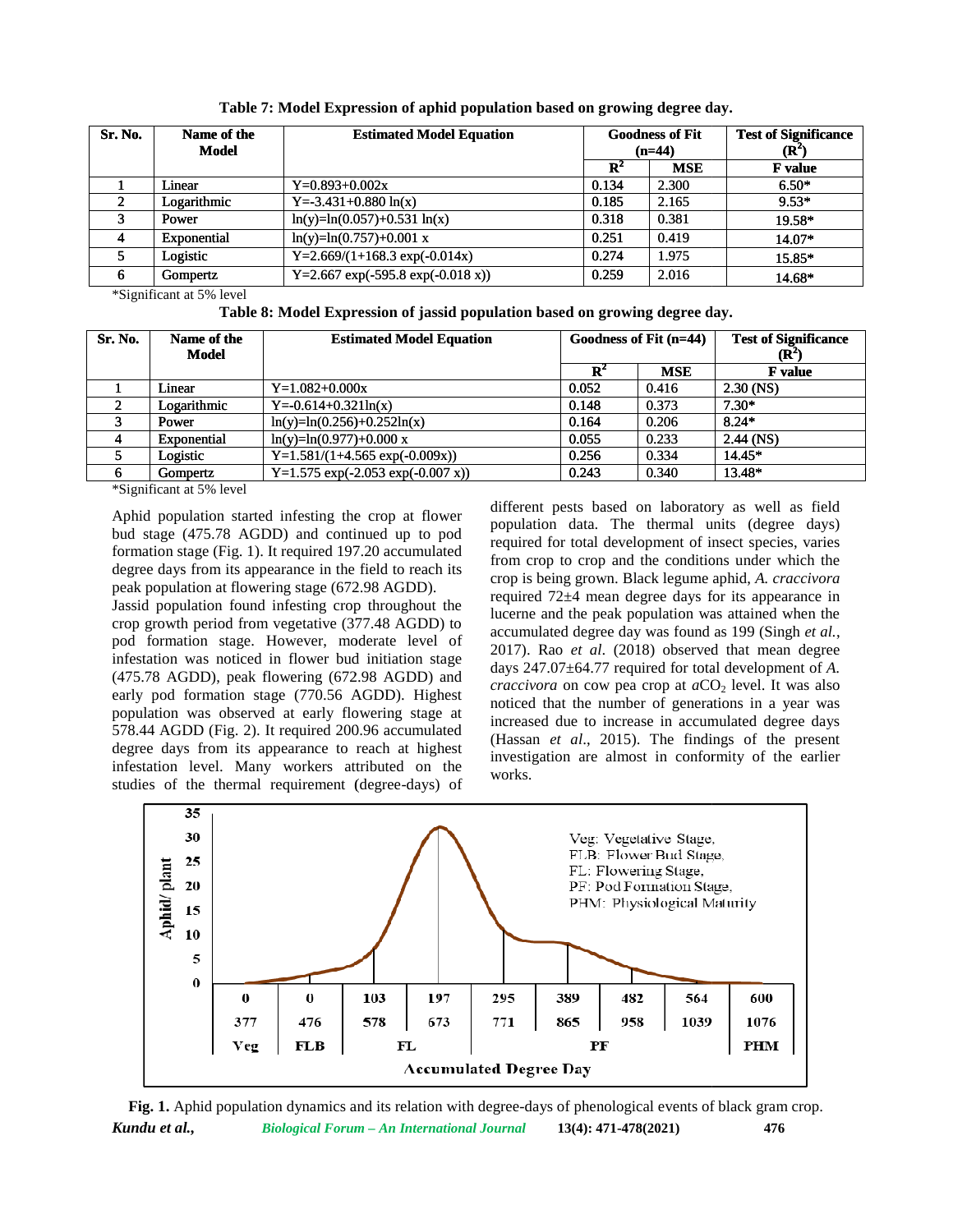

**Fig. 2.** Jassid population dynamics and its relation with degree-days of phenological events of black gram crop.

#### **CONCLUSION**

Aphid and jassids, two important sucking pests of black gram crop infested the crop in high level at flowering stage. Their population build-up was highly influenced by weather parameters. They required 197.20 and 200.96 degree days to reach their peak population level respectively. Power model and logistic model was found the best models to predict the aphid and jassid population infestation level respectively at different crop growth stages.

Hence, integrated control strategies may be adopted on time based on the prediction of the pest activities expressed by two best fitted models.

#### **REFERENCES**

- Anandmurthy, T., Parmar, G. M and Arvindarajan, G. (2018). Seasonal incidence of major sucking pests infesting cowpea and their relation to weather parameters. *International journal of plant protection*, *11*(1): 35-38.
- Anonymous, (2011). Statistical Data-2011, Joint Director of Agriculture, Nagpur.
- Berberet, R. C., Giles, K.L., Zarrabi, A. A. and Payton, M.E. (2009). Development, reproduction and within-plant infestation patterns of *Aphis craccivora* (Homoptera: Aphididae) on *Alfalfa. Environ. Entomol*., *38*(6): 1765-1771.
- Berg, G. N. (1984). The Effect of Temperature and Host Species on the Population Growth Potential of the Cowpea Aphid, *Aphis craccivora* Koch (Homoptera: Aphididae). *Australian Journal of Zoology, 32*, 345- 52.
- Biswas, S. and Banerjee, A. (2019). Seasonal Variation in Incidence of Insect Pests Occurring on Black Gram borer [*Vigna mungo* (Linn.) Hepper] in Lower Gangetic Plains of West Bengal *International Journal of Current Microbiology and Applied Sciences, 8*(12).
- Campbell, A., Frazer, B. D., Gilbert, N., Gutierrez, A. P & Mackauer, M. (1974). Temperature Requirements of Some Aphids and Their Parasites. *Journal of Applied*

*Ecology*, *11*(2): 431-438.

- Chakraborti, S. and Das, A. (2021). Abiotic determinants of the incidence of the insect pests on fenugreek in gangetic alluvial plains of West Bengal. *International Journal of Ecology and Environmental Sciences*, *3*(1): 243-247.
- Cho, J. R., Kim, J. H., Choi, B. R., Seo, B .Y., Kim, K. H., Woo, J. C., Park, C.G. and Ahn, J. J. (2018). Thermal Effects on the Development, Fecundity and Life Table Parameters of *Aphis craccivora* Koch (Hemiptera: Aphididae) on Yard long Bean (*Vigna unguiculata* subsp. sesquipedalis (L.) *Korean Journal of Applied Entomology*, *57*(4): 261-269.
- Duraimurugan, P. and Tyagi, K. (2014). Pest spectra, succession and its yield losses in mungbean and urdbean under changing climatic scenario. *Legume Research*, *37*: 212-22.
- Filho, G., Pádua, L.E.M., Portela, G.L.F.P., Sousa, F.M. and Silva, J.D.C. (2019). Arq Thermal requirements, life expectancy and fertility tables of *Aphis craccivora*(Hemiptera: Aphididae) in *Vigna unguiculata* (Fabales: Fabaceae) under laboratory conditions. *José Edmir. Inst. Biol*., *86*, 1-9.
- Gocher, S. and Ahmad, S. (2019). Seasonal Incidence of Major Sucking Insect Pests of Groundnut in Relation to Weather Parameters of Semi-Arid Region of India. *International Journal of Current Microbiology and Applied Sciences, 8*(8): 1106-1111.
- Gupta, G. and Bhattacharya, A.K. (2008). Assessing toxicity of post-emergence herbicides to the *Spilarctia obliqua* Walker (Lepidoptera: Arctiidae). *Journal of Pest Science*, *81*: 9-1.
- Jat, B. L., Dahiya, K. K., Lal, R. and Niwas, R. (2017). Effect of weather parameters on seasonal incidence of pod complex in pigeonpea. *Journal of Agrometrology*, *19*(3), 255-258.
- Justin, C. G. L., Anandhi, P. and Jawahar, D. (2015). Management of major insect pests of black gram under dryland conditions. *Journal of Entomology and Zoology Studies*, *3*(1): 115-121.
- Kataria, R., & Kumar, D. (2017). Population dynamics of Aphis craccivora (Koch) and its natural enemies on

*Kundu et al., Biological Forum – An International Journal* **13(4): 471-478(2021) 477**